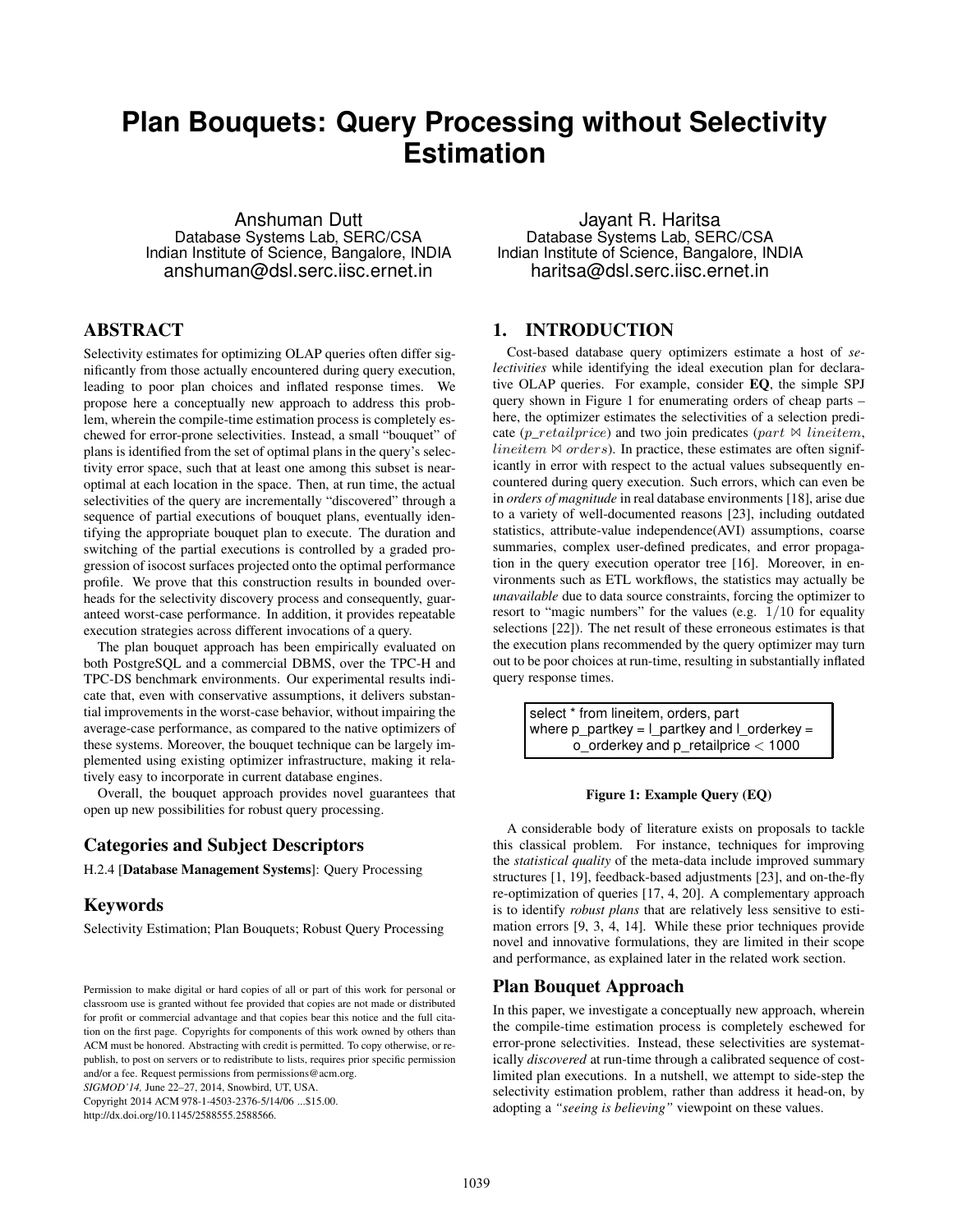*1D Example.* We introduce the new approach through a restricted 1D version of the EQ example query wherein only the p\_retailprice selection predicate is error-prone. First, through repeated invocations of the optimizer, we identify the "parametric optimal set of plans" (POSP) that cover the entire selectivity range of the predicate. A sample outcome of this process is shown in Figure 2, wherein the POSP set is comprised of plans P1 through P5. Further, each plan is annotated with the selectivity range over which it is optimal – for instance, plan  $P3$  is optimal in the  $(1.0\%$ , 7.5%] interval. (In Figure 2, P = Part, L = Lineitem, O = Order, NL = Nested Loops Join, MJ = Sort Merge Join, and HJ = Hash Join) .



**Figure 2: POSP plans on** p\_retailprice **dimension**



**Figure 3: POSP performance (log-log scale)**

The optimizer-generated costs of these POSP plans over the selectivity range are shown (on a log-log scale) in Figure 3. On this figure, we first construct the "POSP infimum curve" (**PIC**), defined as the trajectory of the minimum cost from among the POSP plans – this curve represents the ideal performance. The next step, which is a distinctive feature of our approach, is to *discretize* the PIC by projecting a graded progression of *isocost* (IC) steps onto the curve. For example, in Figure 3, the dotted horizontal lines represent a geometric progression of isocost steps, IC1 through IC7, with each step being *double* the preceding value. The intersection of each IC with the PIC (indicated by  $\blacksquare$ ) provides an associated selectivity, along with the identity of the best POSP plan for this selectivity. For example, in Figure 3, the intersection of IC5 with the PIC corresponds to a selectivity of 0.65% with associated POSP plan P2. We term the subset of POSP plans that are associated with the intersections as the "plan bouquet" for the given query  $-$  in Figure 3, the bouquet consists of {P1, P2, P3, P5}.

The above exercises are carried out at query compilation time. Subsequently, at run-time, the correct query selectivities are explicitly discovered through a sequence of *cost-limited* executions of bouquet plans. Specifically, beginning with the cheapest isocost step, we iteratively execute the bouquet plan assigned to each step until either:

- 1. The partial execution overheads exceed the step's cost value – in this case, we know that the actual selectivity location lies beyond the current step, motivating a switch to the next step in the sequence; or
- 2. The current plan completes execution within the budget in this case, we know that the actual selectivity location has been reached, and a plan that is at least 2-competitive wrt the ideal choice was used for the final execution.

*Example.* To make the above process concrete, consider the case where the selectivity of **p\_retailprice** is 5%. Here, we begin by partially executing plan P1 until the execution overheads reach IC1 (1.2E4 | 0.015%). Then, we extend our cost horizon to IC2, and continue executing P1 until the overheads reach IC2 (2.4E4| 0.03%), and so on until the overheads reach IC4 (9.6E4 | 0.2%). At this juncture, there is a change of plan to P2 as we look ahead to IC5 (1.9E5 | 0.65%), and during this switching all the intermediate results (if any) produced thus far by plan P1 are *jettisoned*. The new plan P2 is executed till the associated overhead limit (1.9E5) is reached. The cost horizon is now extended to IC6 (3.8E5 | 6.5%), in the process jettisoning plan P2's intermediate results and executing plan P3 instead. In this case, the execution will complete before the cost limit is reached since the actual location, 5%, is less than the selectivity limit of IC6. Viewed in toto, the net sub-optimality turns out to be 1.78 since the exploratory overheads are 0.78 times the optimal cost, and the optimal plan itself was (coincidentally) used for the final execution.

*Extension to Multiple Dimensions.* When the above approach is generalized to the multi-dimensional selectivity environment, the IC steps and the PIC curve become surfaces, and their intersections represent selectivity surfaces on which multiple bouquet plans may be present. For example, in the 2-D case, the IC steps are horizontal planes cutting through a hollow 3D PIC surface, typically resulting in hyperbolic intersection contours with different plans associated with disjoint segments of this contour – an instance of this scenario is shown in Figure 6.

Notwithstanding these changes, the basic mechanics of the bouquet algorithm remain virtually identical. The primary difference is that we jump from one IC surface to the next only after it is determined (either explicitly or implicitly) that *none* of the bouquet plans present on the current IC surface can completely execute the given query within the associated cost budget.

## **Performance Characteristics**

At first glance, the plan bouquet approach, as described above, may appear to be utterly absurd and self-defeating because: (a) At compile time, considerable preprocessing may be required to identify the POSP plan set and the associated PIC; and (b) At run-time, the overheads may be hugely expensive since there are multiple plan executions for a single query – in the worst scenario, as many plans as are present in the bouquet!

However, we will attempt to make the case in the remainder of this paper, that it is indeed possible, through careful design, to have *plan bouquets efficiently provide robustness profiles that are markedly superior to the native optimizer's profile*. Specifically, if we define robustness to be the worst-case sub-optimality in plan performance that can occur due to selectivity errors, the bouquet mechanism delivers substantial robustness improvements, while providing comparable or improved average-case performance.

For instance, the runtime performance of the bouquet technique on EQ is profiled in Figure 4 (dark blue curve). We observe that its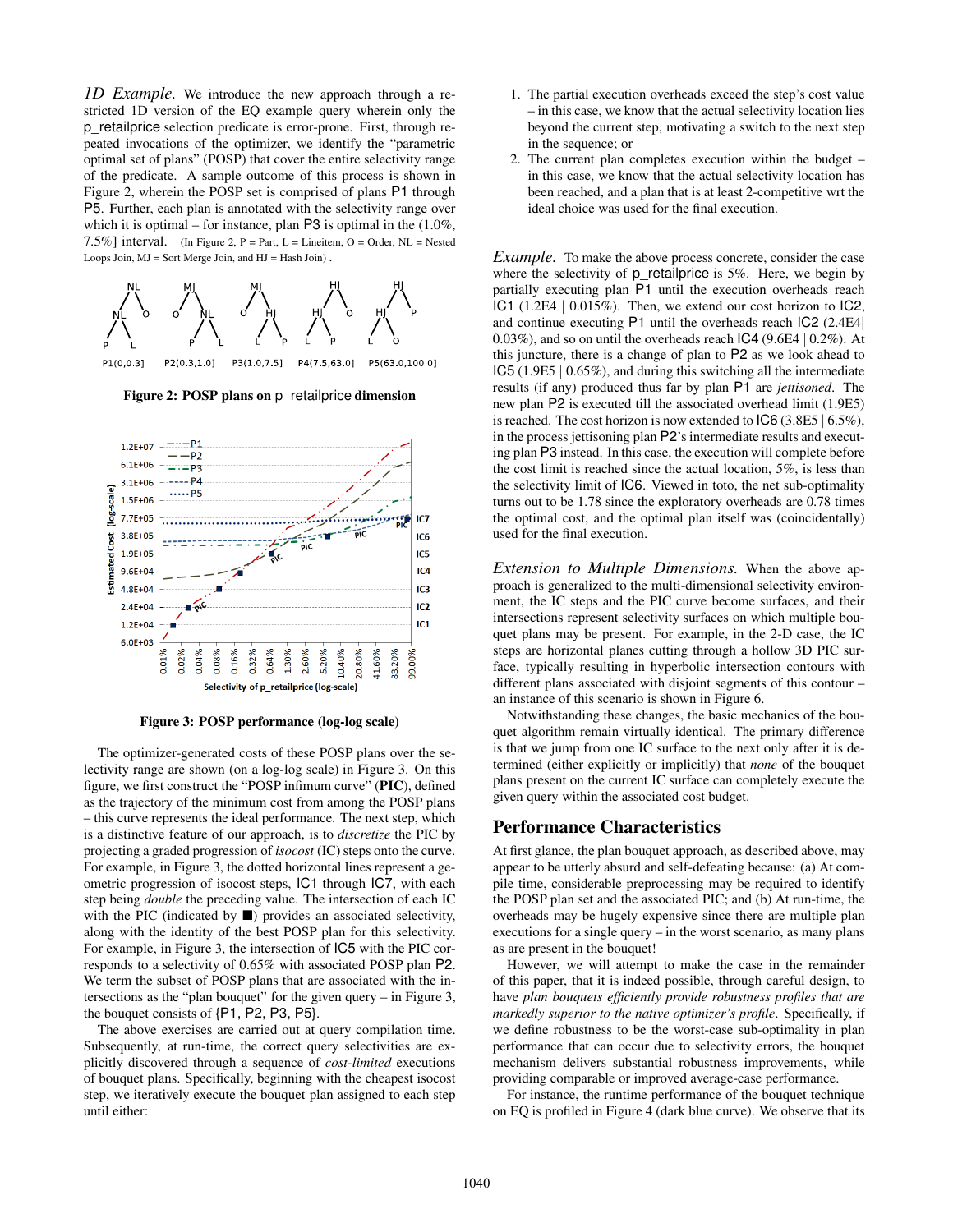

**Figure 4: Bouquet Performance (log-log scale)**

performance is much closer to the PIC (dark green) as compared to the worst case profile for the native optimizer (dark red), comprised of the supremum of the individual plan profiles. In fact, the worst case sub-optimality for the bouquet is only 3.6 (at 6.5%), whereas the native optimizer suffers a sub-optimality of around 100 when P5 (which is optimal for large selectivities) is mistakenly chosen to execute a query with a low selectivity of 0.01%. The average sub-optimality of the bouquet, computed over all possible errors, is 2.4, somewhat worse than the 1.8 obtained with the native optimizer. However, when the enhancements described later in this paper are incorporated, the optimized bouquet's performance (dashed blue) improves to 3.1 (worst case) and 1.7 (average case), thereby dominating the native optimizer on both metrics.

Our motivation for the cost-based discretization of the PIC is that it leads to *guaranteed* bounds on worst-case performance. For instance, we prove that the cost-doubling strategy used in the 1D example results in an *upper-bound of 4* for the worst-case suboptimality – this bound is inclusive of all exploratory overheads incurred by the partial executions, and is irrespective of the query's actual selectivity. In fact, we can go further to show that 4 is the best competitive factor achievable by *any* deterministic algorithm. For the multi-dimensional case, the bound becomes 4 times the bouquet cardinality (more accurately, the plan cardinality of the densest contour), and we present techniques to limit this cardinality to a small value. To our knowledge, these robustness bounds are the first such guarantees to be presented in the database literature (although similar characterizations are well established in the algorithms community [8]). Further, we also present a variety of design optimizations that result in a practical performance which is well within the theoretical bounds.

In order to empirically validate its utility, we have evaluated the bouquet approach on PostgreSQL and a popular commercial DBMS. Our experiments utilize a rich set of complex decision support queries sourced from the TPC-H and TPC-DS benchmarks. The query workload includes selectivity spaces with as many as *five* error-prone dimensions, thereby capturing environments that are extremely challenging from a robustness perspective. Our performance results indicate that the bouquet approach typically provides *orders of magnitude* improvements, as compared to the optimizer's native choices. As a case in point, for Query 19 of the TPC-DS benchmark with 5 error prone join selectivities, the worstcase sub-optimality plummeted from about  $10^6$  to just 10! The potency of the approach is also indicated by the fact that for many queries, the bouquet's average performance is within 4 times of the corresponding PICs.

What is even more gratifying is that the above performance profiles are *conservative* since we assume that at every plan switch, *all* previous intermediate results are completely thrown away – in practice, it is conceivable that some of these prior results could be retained and reused in the execution of a future plan.

Apart from improving robustness, there is another major benefit of the bouquet mechanism: On a given database, the execution strategy for a particular query instance, i.e. the sequence of plan executions, is *repeatable* across different invocations of the query instance – this is in marked contrast to prior approaches wherein plan choices are influenced by the current state of the database statistics and the query construction. Such stability of performance is especially important for industrial applications, where considerable value is attributed to reproducible performance characteristics [3].

Finally, with regard to implementation, the bouquet technique can be largely constructed using techniques (e.g. abstract plan costing) that have already found expression in modern DB engines, as explained later in Section 5.4.

Thus far, we had tacitly assumed the optimizer's *cost model* to be perfect – that is, only *optimizer costs* were used in the evaluations. While this assumption is certainly not valid in practice, improving the model quality is, in principle, an orthogonal problem to that of estimation. Notwithstanding, we also analyze the robustness guarantees in the presence of bounded modeling errors. Moreover, to positively verify robustness improvements, explicit run-time evaluations are also included in our experimental study.

In closing, we wish to highlight that from a deployment perspective, the bouquet technique is intended to *complementarily co-exist* with the classical optimizer setup, leaving it to the user or DBA to make the choice of which system to use for a specific query instance – essential factors that are likely to influence this choice are discussed in the epilogue.

*Organization.* The remainder of the paper is organized as follows: In Section 2, a precise description of the robust execution problem is provided, along with the associated notations. Theoretical bounds on the robustness provided by the bouquet technique are presented in Section 3. We then discuss its design methodology, the compile-time aspects in Section 4 and the run-time mechanisms in Section 5. The experimental framework and performance results are reported in Section 6. Related work is reviewed in Section 7, while Section 8 presents a critical review of the bouquet approach.

## **2. PROBLEM FRAMEWORK**

In this section, we present our robustness model, the associated performance metrics, and the notations used in the sequel. Robustness can be defined in many different ways and there is no universally accepted metric [13] – here, we use the notion of performance sub-optimality to characterize robustness.

The error-prone selectivity space is denoted as ESS and its dimensionality D is determined by the number of error-prone selectivity predicates in the query. The space is represented by a grid of D-dimensional points with each point  $q(s_1, s_2, ..., s_D)$  corresponding to a unique query with selectivity  $s_j$  on the  $j^{th}$  dimension. The cost of a plan  $P_i$  at a query location q in **ESS** is denoted by  $c_i(q)$ .

For simplicity, we assume that the estimated query locations and the actual query locations are uniformly and independently distributed over the entire discretized selectivity space – that is, all estimates and errors are equally likely. This definition can easily be extended to the general case where the estimated and actual locations have idiosyncratic probability distributions.

Given a user query Q, denote the optimizer's *estimated* location of this query by  $q_e$  and the *actual* location at runtime by  $q_a$ . Next,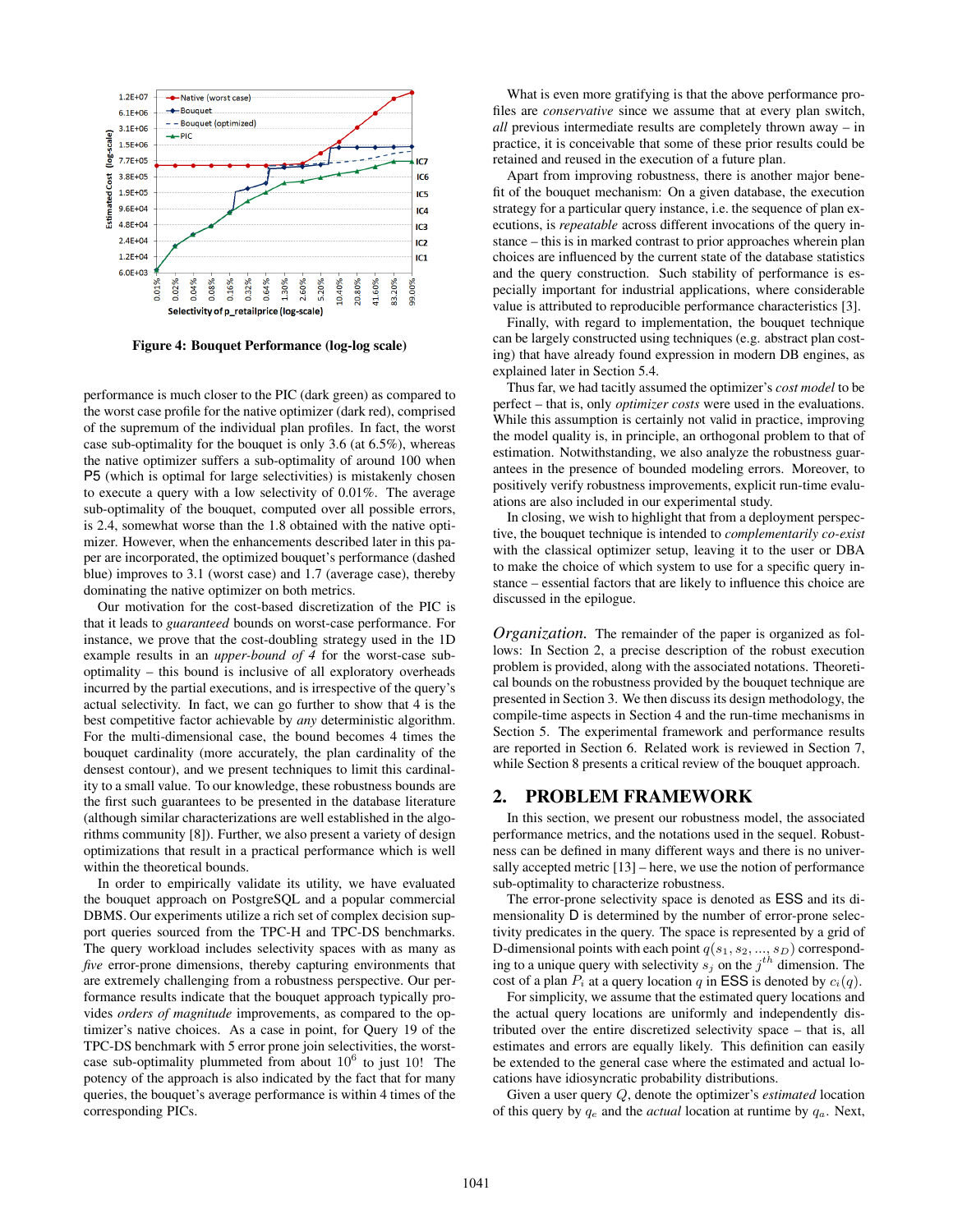denote the plan chosen by the optimizer at  $q_e$  as  $P_{oe}$ , and the optimal plan at  $q_a$  by  $P_{oa}$ . With these definitions, the sub-optimality incurred due to using  $P_{oe}$  at  $q_a$  is simply defined as the ratio:

$$
SubOpt(q_e, q_a) = \frac{c_{oe}(q_a)}{c_{oa}(q_a)} \quad \forall q_e, q_a \in ESS \tag{1}
$$

with SubOpt ranging over  $[1, \infty)$ . The worst-case SubOpt for a given query location  $q_a$  is defined to be wrt the  $q_e$  that results in the maximum sub-optimality, that is, where selectivity inaccuracies have the maximum adverse performance impact:

$$
SubOpt_{worst}(q_a) = \max_{q_e \in ESS} (SubOpt(q_e, q_a)) \quad \forall q_a \in ESS \tag{2}
$$

With the above, the global worst-case is simply defined as the  $(q_e, q_a)$  combination that results in the maximum value of  $SubOpt$ over the entire ESS, that is,

$$
\mathbf{MSO} = \max_{q_a \in ESS} (SubOpt_{worst}(q_a))
$$
 (3)

Further, given the uniformity assumption about the distribution of estimated and actual locations, the average sub-optimality over ESS is defined as:

$$
\text{ASO} = \frac{\sum\limits_{q_e \in ESS} \sum\limits_{q_a \in ESS} SubOpt(q_e, q_a)}{\sum\limits_{q_e \in ESS} \sum\limits_{q_a \in ESS} 1}
$$
(4)

The above MSO and ASO definitions are appropriate for the way that modern optimizers behave, wherein selectivity estimates are made at compile-time, and a single plan is executed at runtime. However, in the plan bouquet technique, neither of these characteristics is true – error-prone selectivities are not estimated at compile-time, and multiple plans may be invoked at run-time. Notwithstanding, we can still compute the corresponding statistics by: (a) substituting  $q_e$  with a "don't care" \*; (b) replacing  $P_{oe}$ with  $P_b$  to denote the plan bouquet mechanism; and (c) having the cost of the bouquet,  $c_b(q_a)$ , include the overheads incurred by the exploratory partial executions. Further, the running selectivity location, as progressively discovered by the bouquet mechanism, is denoted by  $q_{run}$ .

Even when the bouquet algorithm performs well on the MSO and ASO metrics, it is possible that for some specific locations  $q_a \in$ ESS, it performs poorer than the worst performance of the native optimizer – it is therefore harmful for the queries associated with these locations. This possibility is captured using the following *MaxHarm* metric:

$$
\mathbf{MH} = \max_{q_a \in ESS} (\frac{SubOpt(*, q_a)}{SubOpt_{worst}(q_a)} - 1) \tag{5}
$$

Note that MH values lie in the range  $(-1,MSO_{bouquet} - 1]$  and harm occurs whenever MH is positive.

An assumption that fundamentally underlies the entire bouquet mechanism is that of *Plan Cost Monotonicity* (PCM) – that is, the costs of the POSP plans increase monotonically with increasing selectivity values. This assumption has often been made in the literature [5, 6, 15], and holds for virtually all the plans generated by PostgreSQL on the benchmark queries. The only exception we have found is for queries featuring *existential* operators, where the POSP plans may exhibit *decreasing* monotonicity with selectivity. Even in such scenarios, the basic bouquet technique can be utilized by the simple expedient of plotting the ESS with  $(1 - s)$  instead of s on the selectivity axes. Thus, only queries whose optimal cost surfaces have a maxima or minima in the *interior* of the error space, are not amenable to our approach.

## **3. ROBUSTNESS BOUNDS**

We begin our presentation of the plan bouquet approach by characterizing its performance bounds with regard to the MSO metric, initially for the 1D scenario, and then extending it to the general multi-dimensional case.

## **3.1 1D Selectivity Space**

As described in the Introduction, the 1D PIC curve is discretized by projecting a graded progression of isocost steps onto the curve. We assume that the PIC is an increasing function (by virtue of PCM) and continuous throughout ESS; its minimum and maximum costs are denoted by  $C_{min}$  and  $C_{max}$ , respectively. Now, specifically consider the case wherein the isocost steps are organized in a *geometric* progression with initial value  $a(a > 0)$ and common ratio  $r (r > 1)$ , such that the PIC is sliced with  $m = log_r \left[ \frac{C_{max}}{C_{min}} \right]$  cuts,  $IC_1, IC_2, \dots IC_m$ , satisfying the boundary conditions  $a/r < C_{min} \leq IC_1$  and  $IC_{m-1} < C_{max} = IC_m$ , as shown in Figure 5.



**Figure 5: 1D Selectivity Space**

For  $1 \leq k \leq m$ , denote the selectivity location where the  $k^{th}$ isocost step  $(IC_k)$  intersects the PIC by  $q_k$  and the corresponding bouquet plan as  $P_k$ . All the  $q_k$  locations are unique by definition due to the PCM and continuity requirements on the PIC curve. However, it is possible that some of the  $P_k$  plans may be common to multiple intersection points (e.g. in Figure 3, plan P1 was common to steps  $IC_1$  through  $IC_4$ ). Finally, for mathematical convenience, assign  $q_0$  to be 0.

With this framework, the bouquet execution algorithm operates as follows in the most general case, where a different plan is associated with each step: We start with plan  $P_1$  and budget  $IC_1$ , progressively working our way up through the successive bouquet plans  $P_2, P_3, \ldots$  until we reach the first plan  $P_k$  that is able to fully execute the query within its assigned budget  $IC_k$ . It is easy to see that the following lemma holds:

LEMMA 1. *If*  $q_a$  *resides in the range*  $(q_{k-1}, q_k)$ , 1 ≤  $k$  ≤ *m*, *then plan*  $P_k$  *executes it to completion in the bouquet algorithm.* 

PROOF. We prove by contradiction: If  $q_a$  was located in the region  $(q_k, q_{k+1}]$ , then  $P_k$  could not have completed the query due to the PCM restriction. Conversely, if  $q_a$  was located in  $(q_{k-2}, q_{k-1})$ ,  $P_{k-1}$  itself would have successfully executed the query to completion. With similar reasoning, we can prove the same for the remaining regions that are beyond  $q_{k+1}$  or before  $q_{k-2}$ .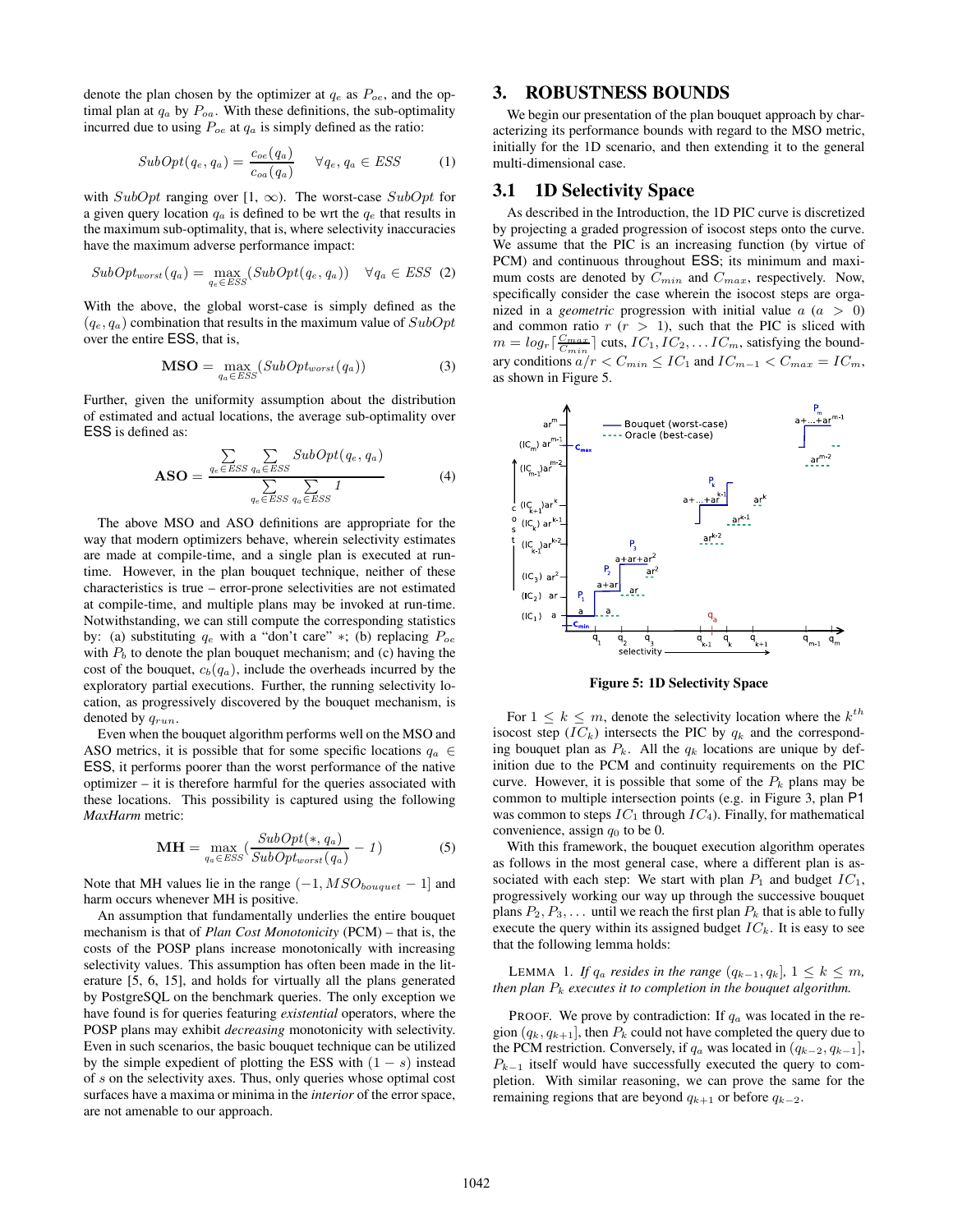*Performance Bounds.* Consider the generic case where  $q_a$ lies in the range  $(q_{k-1}, q_k]$ . Based on Lemma 1, the associated worst case cost of the bouquet execution algorithm is given by the following expression:

$$
C_{bouquet}(q_a) = cost(IC_1) + cost(IC_2) + \dots + cost(IC_k)
$$

$$
= a + ar + ar^2 + \dots + ar^{k-1} = \frac{a(r^k - 1)}{r - 1}
$$
(6)

The corresponding cost for an "oracle" algorithm that magically apriori knows the correct location of  $q_a$  is lower bounded by  $ar^{k-2}$ , due to the PCM restriction. Therefore, we have

$$
SubOpt(*, q_a) \le \frac{\frac{a(r^k - 1)}{r - 1}}{ar^{k - 2}} = \frac{r^2}{r - 1} - \frac{r^{2 - k}}{r - 1} \le \frac{r^2}{r - 1} \tag{7}
$$

Note that the above expression is *independent* of k, and hence of the specific location of  $q_a$ . Therefore, we can state for the entire selectivity space, that:

THEOREM 1. *Given a query* Q *on a 1D error-prone selectivity space, and the associated PIC discretized with a geometric progression having common ratio* r*, the bouquet execution algorithm ensures that:*  $MSO \leq \frac{r^2}{r-1}$ 

Further, the choice of  $r$  can be optimized to minimize this value – the RHS reaches its minima at  $r = 2$ , at which the value of MSO is **4**. The following theorem shows that this is the *best* performance achievable by any deterministic online algorithm – leading us to conclude that the *doubling* based discretization is the ideal solution.

THEOREM 2. *No deterministic online algorithm can provide an MSO guarantee lower than 4 in the 1D scenario.*

PROOF. We prove by contradiction, assuming there exists an optimal online robust algorithm,  $\mathsf{R}^*$  with a MSO of  $f, f < 4$ .

Firstly, note that  $R^*$  must have a monotonically increasing sequence of plan execution costs,  $a_1, a_2, \ldots, a_{k^*+1}$  in its quest to find a plan  $P_{k^*+1}$  that can execute the query to completion. The proof is simple: If  $a_i > a_j$  with  $i < j$ , then we could construct another algorithm that skips the  $a_i$  execution and still execute the query to completion using  $P_{k^*+1}$ , and therefore has less cumulative overheads than R\*, which is not possible by definition.

Secondly, if  $\mathsf{R}^*$  stops at  $P_{k^*+1}$ , then  $q_a$  has to necessarily lie in the range  $(q_{k^*}, q_{k^*+1}]$  (Lemma 1 holds for any monotonic algorithm). Therefore, the worst-case performance of  $R^*$  is given by  $\sum$  $\sum_{i=1}^{i=k^*+1} a_i$ 

 $\frac{a_{k+1}}{a_{k+1}} \leq f$ . Since  $q_a$  could be chosen to lie in any interval, this inequality should hold true across all intervals, i.e.

$$
\forall j \in 1, 2, \dots, k^* \colon \begin{array}{c} \sum_{i=1}^{i=j+1} a_i \\ a_j \end{array} \leq f
$$

Using the notation  $A_j$  to represent  $\sum_{i=1}^j a_i$  and  $Y_j$  to represent the ratio  $\frac{A_{j+1}}{A_j}$ , we can rewrite the above as:

$$
\frac{\frac{A_{j+1}}{a_j}}{\frac{A_j}{a_j}} \le f \Rightarrow A_{j+1} \le f(A_j - A_{j-1}) \Rightarrow \frac{A_{j+1}}{A_j} \le f\frac{(A_j - A_{j-1})}{A_j}
$$
  
that is,  $Y_j \le f(1 - \frac{1}{Y_{j-1}})$ .

We can show through elementary algebra that  $\forall z > 0$ ,  $(1 - \frac{1}{z}) \le$ We can show through elementary algebra that  $\forall z > 0$ ,  $(1 - \frac{1}{z}) \le \frac{z}{4}$ . Therefore, we have that  $Y_j \le (\frac{f}{4})Y_{j-1}$ , leading to  $Y_{k^*} \le$  $\left(\frac{4}{4}\right)^{k^*-1} Y_1$ . Using the assumption of  $f < 4$ , we can find a sufficiently large  $k^*$  such that  $\left(\frac{f}{4}\right)^{k^*-1}Y_1 < 1$ . Hence,  $Y_{k^*} < 1$  which implies that  $A_{k^*+1} < A_{k^*}$ , a contradiction.



**Figure 6: 2D Selectivity Space**

# **3.2 Multi-dimensional Selectivity Space**

We now move to the general case of multi-dimensional selectivity error spaces. A sample 2D scenario is shown in Figure 6a, wherein the isocost surfaces  $IC_k$  are represented by *contours* that represent a continuous sequence of selectivity locations (in contrast to the single location in the 1D case). Further, multiple bouquet plans may be present on each individual contour as shown for  $IC_k$ wherein four plans,  $P_1^k$ ,  $P_2^k$ ,  $P_3^k$ ,  $P_4^k$ , are the optimizer's choices over disjoint  $x, y$  selectivity ranges on the contour. Now, to decide whether  $q_a$  lies below or beyond  $IC_k$ , in principle *every* plan on the  $IC_k$  contour has to be executed – only if none complete, do we know that the actual location definitely lies beyond the contour.

This need for exhaustive execution is highlighted in Figure 6b, where for the four plans lying on  $IC_k$ , the regions in the selectivity space on which each of these plans is guaranteed to complete within the  $IC_k$  budget are enumerated (the contour superscripts are omitted in the figure for visual clarity). Note that while several regions are "covered" by multiple plans, each plan also has a region that it alone covers – the hashed regions in Figure 6b. For queries located in such regions, only the execution of the associated unique plan would result in confirming that the query is within the contour.

The basic bouquet algorithm for the multi-dimensional case is shown in Figure 7, using the notation  $n_k$  to represent the number of plans on contour k.



**Figure 7: Multi-dimensional Bouquet Algorithm**

*Performance Bounds.* Given a query  $Q$  with  $q_a$  located in the range  $(IC_{k-1}, IC_k]$ , the worst-case total execution cost for the multi-D bouquet algorithm is given by

$$
C_{bouquet}(q_a) = \sum_{i=1}^{k} [n_i \times cost(IC_i)] \tag{8}
$$

Using  $\rho$  to denote the number of plans on the *densest* contour, and upper-bounding the values of the  $n_i$  with  $\rho$ , we get the following performance guarantee:

$$
C_{bouquet}(q_a) \le \rho \times \sum_{i=1}^{k} cost(IC_i)
$$
 (9)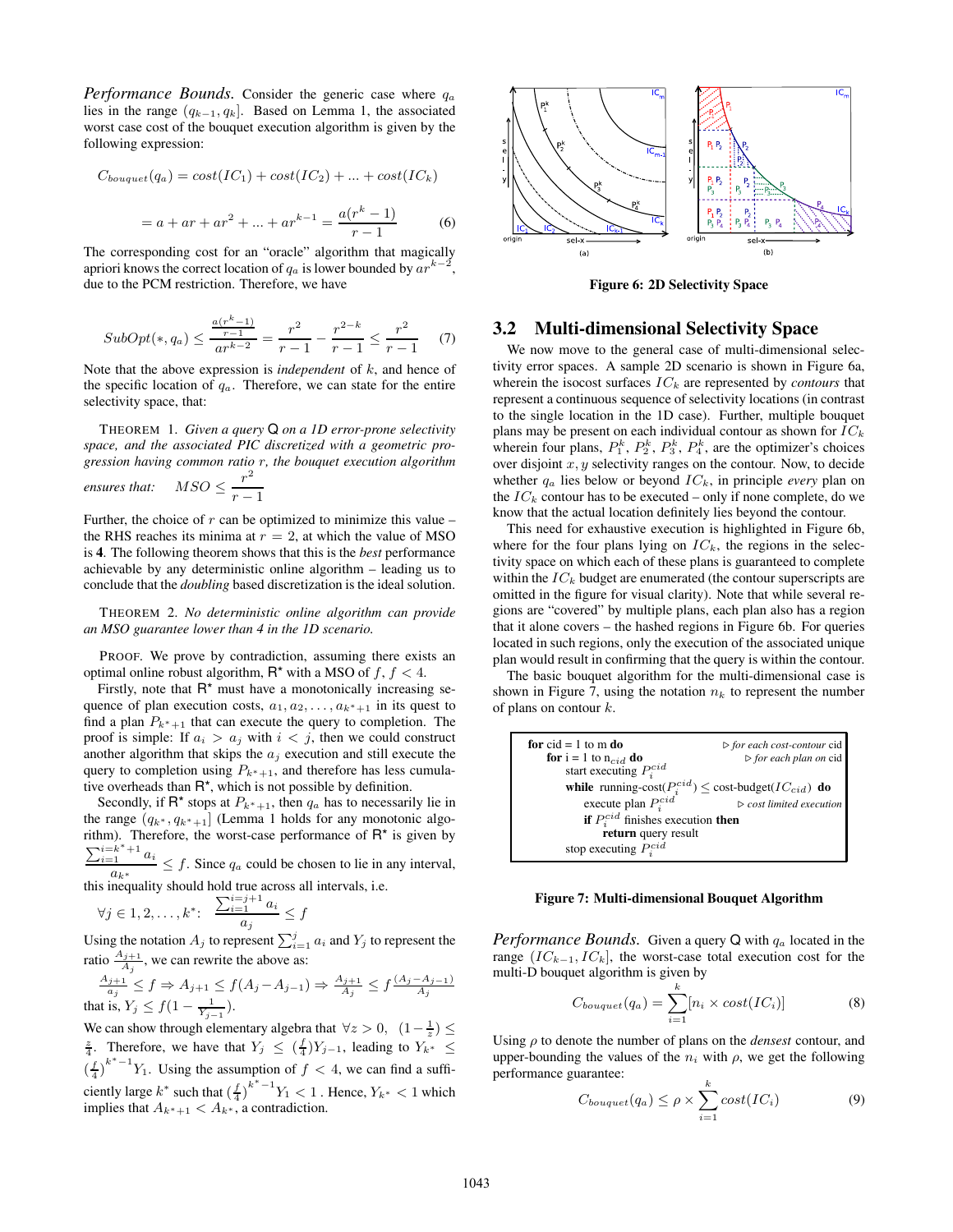Now, following a similar derivation as for the 1D case, we arrive at the following theorem:

THEOREM 3. *Given a query* Q *with a multidimensional errorprone selectivity space, the associated PIC discretized with a geometric progression having common ratio* r *and maximum contour plan density* ρ*, the bouquet execution algorithm ensures that:*

$$
MSO \le \rho \frac{r^2}{r-1}
$$

Setting  $r = 2$  in this expression ensures that  $MSO \leq 4 \rho$ .

# **3.3 Minimizing IsoCost Surface Plan Density**

To the best of our knowledge, the above MSO bounds are the first such guarantees in the literature. While the 1D bounds are inherently strong giving a guarantee of 4 or better, the multi-dimensional bounds, however, depend on  $\rho$ , the maximum plan density over the isocost surfaces. Therefore, to have a practically useful bound, we need to ensure that the value of  $\rho$  is kept to the minimum.

This can be achieved through the *anorexic reduction* technique described in [15]. Here, POSP plans are allowed to "swallow" other plans, that is, occupy their regions in the ESS space, if the suboptimality introduced due to these swallowings can be bounded to a user-defined threshold,  $\lambda$ . In [15], it was shown that even for complex OLAP queries, a  $\lambda$  value of 20% was typically sufficient to bring the number of POSP plans down to "anorexic levels", that is, a small absolute number within or around 10.

When we introduce the anorexic notion into the bouquet setup, it has two opposing impacts on the sub-optimality guarantees – on the one hand, the constant multiplication factor is increased by a factor  $(1 + \lambda)$ ; on the other, the value of  $\rho$  is significantly reduced. Overall, the deterministic guarantee is altered from  $4 \rho_{\text{POSP}}$  to  $4(1+\lambda)\rho_{\text{ANOREXIC}}$ .

Empirical evidence that this tradeoff is very beneficial is shown in Table 1, which compares for a variety of multi-dimensional error spaces, the bounds (using Equation 8) under the original POSP configuration and under an anorexic reduction ( $\lambda = 20\%$ ). As a particularly compelling example, consider 5D\_DS\_Q19, a fivedimensional selectivity error space based on Q19 of TPC-DS – we observe here that the bound plunges by more than an order of magnitude, going down from 379 to 30.4.

| Error          | $\Omega$    | <b>MSO</b> |                 | <b>MSO</b> |
|----------------|-------------|------------|-----------------|------------|
| <b>Space</b>   | <b>POSP</b> | Bound      | <b>ANOREXIC</b> | Bound      |
| 3D H O5        | 11          | 33         |                 | 12.0       |
| 3D H O7        | 13          | 34         | 3               | 9.6        |
| 4D H O8        | 88          | 213        |                 | 24.0       |
| 5D H 07        | 111         | 342.5      | 9               | 37.2       |
| 3D DS 015      |             | 23.5       | 3               | 12.0       |
| 3D_DS_Q96      | 6           | 22.5       | 3               | 13.0       |
| $4D$ $DS$ $O7$ | 29          | 83         |                 | 17.8       |
| 4D DS 026      | 25          | 76         | 5               | 19.8       |
| 4D DS 091      | 94          | 240        | 9               | 35.3       |
| 5D DS 019      | 159         | 379        | 8               | 30.4       |

**Table 1: Performance Guarantees (POSP versus Anorexic)**

## **3.4 Cost Modeling Errors**

Thus far, we had catered to arbitrary errors in selectivity estimation, but assumed that the cost model itself was perfect. In practice, this is certainly not the case, but if the modeling errors were to be unbounded, it appears hard to ensure robustness since, in principle, the estimated cost of any plan could be arbitrarily different to the actual cost encountered at run-time. However, we could think of an intermediate situation wherein the modeling errors are non-zero but *bounded* – specifically, the estimated cost of any plan, given

correct selectivity inputs, is known to be within a  $\delta$  error factor of the actual cost. That is,  $\frac{c_{estimated}}{c_{actual}} \in [\frac{1}{(1+\delta)}, (1+\delta)].$ 

Our construction is lent credence to by the recent work of [24], wherein static cost model tuning was explored in the context of PostgreSQL – they were able to achieve an average  $\delta$  value of around 0.4 for the TPC-H suite of queries.

This "unbounded estimation errors, bounded modeling errors" framework is amenable to robustness analysis – specifically, it is easy to show that (proof in [12])

$$
MSO_{bounded\_modeling\_error} \leq MSO_{perfect\_model} * (1+\delta)^2
$$

So, for instance, when  $\delta = 0.4$ , corresponding to the average in [24], the MSO increases by at most a factor of 2.

## **4. BOUQUET: COMPILE-TIME**

In this section, we describe the compile-time aspects of the bouquet algorithm, whose complete work-flow is shown in Figure 8.



**Figure 8: Architecture of Bouquet Mechanism**

#### **4.1 Selectivity Space Construction**

Given a user query Q, the first step is to identify the error-prone selectivity dimensions in the query. For this purpose, we can leverage the approach proposed in [17], wherein a set of uncertainty modeling rules are outlined to classify selectivity errors into categories ranging from "no uncertainty" to "very high uncertainty". Alternatively, a log could be maintained of the errors encountered by similar queries in the workload history. Finally, there is always the fallback option of making *all* predicates where selectivities are evaluated, to be selectivity dimensions for the query.

The chosen dimensions form the ESS selectivity space. In general, each dimension ranges over the entire [0,100] percentage range – however, due to schematic constraints, the range may be reduced. For instance, the maximum legal value for a PK-FK join is the reciprocal of the PK relation's minimum row cardinality.

## **4.2 POSP Generation**

The next step is to determine the parametric optimal set of plans (POSP) over the entire ESS. Producing the complete POSP set requires repeated invocations of the query optimizer at a high degree of resolution over the space. This process can, in principle, be computationally very expensive, especially for higherdimensional spaces. However, user queries are often submitted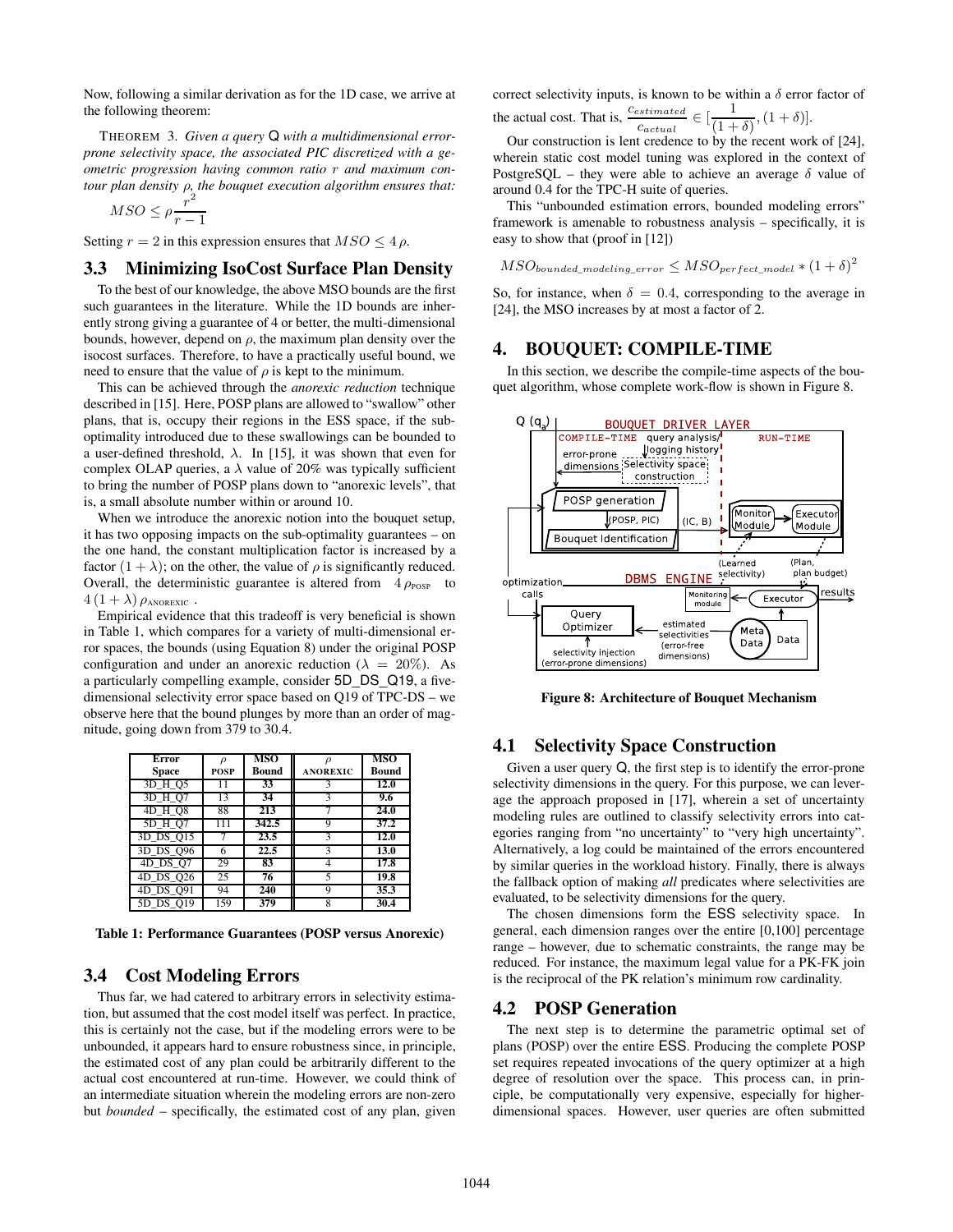through "canned" form-based interfaces – for such environments it appears feasible to offline *precompute* the entire POSP set.

Further, even when this is not the case, the overheads can be made manageable by leveraging the following observation: The full POSP set is not required, only the subset that lies on the isocost surfaces. Therefore, we begin by optimizing the two locations at the corners of the principal diagonal of the selectivity space, giving us  $C_{min}$  and  $C_{max}$ . From these values, the costs of all the isocost contours are computed. Then, the ESS is divided into smaller hypercubes, recursively dividing those hypercubes through which one or more isocost contours pass – a contour passes through a hypercube if its cost is within the cost range established by the corners of the hypercube's principal diagonal. The recursion stops when we reach hypercubes whose sizes are small enough that it is cheap to explicitly optimize all points within them. In essence, only a narrow "band" of locations around each contour is optimized.

Finally, note that the POSP generation process is "embarrassingly parallel" since each location in the ESS can be optimized independent of the others. Therefore, hardware resources in the form of multi-processor multi-core platforms can also be leveraged to bring the overheads down to practical levels.

*Selectivity Injection.* As discussed above, we need to be able to systematically generate queries with the desired ESS selectivities. One option is to, for each new location, suitably modify the query constants and the data distributions, but this is clearly impractically cumbersome and time-consuming. We have therefore taken an alternative approach in our PostgreSQL implementation, wherein the optimizer is instrumented to directly support *injection* of selectivity values in the cost model computations. Interestingly, some commercial optimizer APIs already support such selectivity injections to a limited extent (e.g. IBM DB2 [26]).

## **4.3 Plan Bouquet Identification**

Armed with knowledge of the plans on each of the isocost contour surfaces, which is usually in the several tens or hundreds of plans, the next step is to carry out a cost-based anorexic reduction [15] in order to bring the plan cardinality down to a manageable number. That is, we identify a smaller set of plans, such that each replaced location now has a new plan whose cost is within  $(1+\lambda)$  times the optimal cost. We denote the set of plans on the surface of  $IC_k$  with  $B_k$  and the union of these sets of plans provides the final plan bouquet i.e.  $B = \bigcup_{k=1}^{m} B_k$ . Finally, the isocost surfaces (IC), annotated with their updated costs (the original costs are inflated by  $1 + \lambda$  to account for the anorexic reduction), and B, the set of bouquet plans, are passed to the run-time phase.

## **5. BOUQUET: RUN TIME**

In this section, we present the run-time aspects of the bouquet mechanism, as per the work-flow shown in Figure 8.

The basic bouquet algorithm (Figure 7) discovers the location of a query by sequentially executing the set of plans on each contour in a cost-limited manner until either one of them completes, or the plan set is exhausted, forcing a jump to the next contour. Note that in this process, no explicit monitoring of selectivities is required since the execution statuses serve as implicit indicators of whether we have reached  $q_a$  or not. However, as we will show next, consciously tracking selectivities can aid in substantively curtailing the discovery overheads. In particular, the tracking can help to (a) reduce the number of plan executions incurred in crossing contours; and (b) develop techniques for increasing the selectivity movement obtained through each cost-limited plan execution.

# **5.1 Reducing Contour Crossing Executions**

In this optimization, during the processing of a contour, the location of qrun is *incrementally* updated after each (partial) plan execution to reflect the additional knowledge gained through the execution. An example learning sequence is shown in Figure 9 – here, the  $q_{run}$  known at the conclusion of  $IC_{k-1}$  is progressively updated via  $q_{run}^1$  and  $q_{run}^2$  to reach  $q_{run}^3$  on  $IC_k$ , with the corresponding plan execution sequence being  $P_1$ ,  $P_4$ ,  $P_3$  (the contour superscripts are omitted for ease of exposition). The important point to observe here is that the contour crossing was accomplished *without executing* P2.



**Figure 9: Minimizing Contour Crossing Executions**

We now discuss how the plan execution sequence is decided. The strategy used is to ensure that at all times, the actual location is in the *first quadrant* with respect to the current location as origin – this invariant allows us to use the positive axes as a "pincer" movement towards reaching the desired target, in the process eliminating from consideration some plans on the contour. Specifically, at each qrun location, we first identify *AxisPlans*, the set of bouquet plans present at the *intersection* of the isocost contour with the dimensional-axes corresponding to  $q_{run}$  as origin. For example, in Figure 9,  $AxisPlans(q_{run})$  is comprised of  $P_4$  and  $P_1$ , corresponding to the  $x$  and  $y$  dimensions, respectively. Then, from within this set, we heuristically pick, using a combination of structure and cost considerations, the plan that promises to provide the maximum movement towards  $q_a$ . The specific heuristic used is the following: The plans in *AxisPlans* are first ordered based on their costs at  $q_{run}$ , and then clustered into "equivalence groups" based on the closeness of these costs. From the cheapest equivalence group, the plan with an error-prone node occurring deepest in the plan-tree is chosen for execution. The expectation is that being cheapest at  $q_{run}$  provides the maximum spare budget, while having error-prone nodes deep within the plan-tree ensures that this spare budget is not uselessly spent on processing error-free nodes.

In Figure 9, the above heuristic happens to chose  $P_1$  at  $q_{run}$ and thereby reach  $q_{run}^1$ . The process is repeated with  $q_{run}$  set to  $q_{run}^1$  – now *AxisPlans*  $(q_{run}^1)$  is  $\{P_2, P_4\}$ , and  $P_4$  is chosen by the heuristic, resulting in a movement to  $q_{run}^2$ . Finally, with  $q_{run}$  set to  $q_{run}^2$ , *AxisPlans*  $(q_{run}^2)$  contains only  $P_3$  which is executed to reach  $q_{run}^3$ , and hence  $IC_k$ . Note, as mentioned before, that  $P_2$  is eliminated from consideration in this incremental process.

There is a further advantage of the incremental updates to  $q_{run}$ : When we reach  $q_{run}^3$  in Figure 9, we not only learn that  $q_a$  lies beyond  $IC_k$  but can also ab initio eliminate 3 plans  $(P_i, P_{i+4}, P_{i+5})$ from the list of candidate plans for crossing  $IC_{k+1}$ , since these plans lie outside the first quadrant of  $q_{run}^3$ .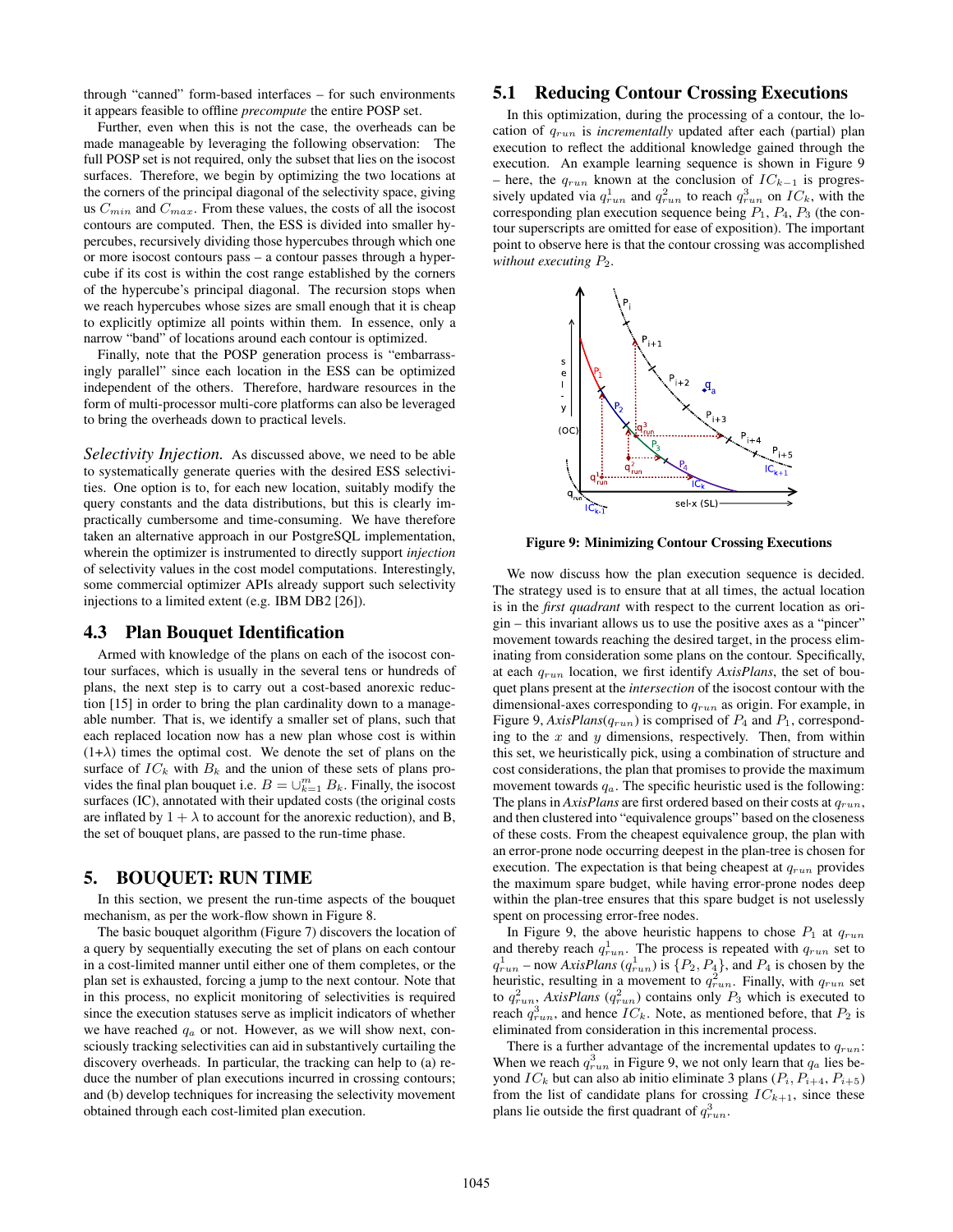## **5.2 Monitoring Selectivity Movement**

Having established the utility of incremental updates to  $q_{run}$ , we now go into the details of its implementation. Consider the scenario wherein Figure 9 represents the selectivity updation process for a TPC-H based query with error-prone join selectivities  $s_{SL}$  and  $s_{OC}$ on the  $x$  and  $y$  dimensions, respectively. Correspondingly, let plans  $P_1$  through  $P_4$  be as shown in Figure 10. Further, each node j of these plans is labeled with the corresponding tuple count,  $t_j$ , obtained at the end of the cost-limited execution – these annotations are explicitly shown for  $P_1$  in Figure 10.



**Figure 10: Plans on the**  $k^{th}$  **contour** 

After  $P_1$ 's execution, the tuple count on node SL can be utilized to update the running selectivity  $\hat{s}_{s}$  as  $\frac{t_{s}}{|S|_e \times |L|_e}$  where  $|S|_e$  and  $|L|_e$  denote the cardinalities of the input relations to the SL join. The values in the denominator are clearly known before execution as these nodes are assumed to be error-free. Note that  $\hat{s}_{\text{SL}}$  is a *lower bound* on  $s_{SL}$ , and therefore continues to maintain the "first quadrant" invariant required by the bouquet approach.

The other selectivity  $s_{\text{oc}}$ , is not present as an independent node in plan  $P_1$ . If we directly use  $\hat{s}_{\text{oc}} = \frac{t_{\text{stoc}}}{t_{\text{stoc}} \times |C|_e}$ , there is a danger of *overestimation* wrt  $q_a$ (OC) since  $t_{\text{SLO}}$  may not be known completely due to the cost-budgeted execution of  $P_1$ . Such overestimations may lead to violation of the "first quadrant" property, and are therefore impermissible. Consequently, we defer the updating of  $s_{\text{OC}}$  to the subsequent execution of plans  $P_4$  and  $P_3$  where it can be independently computed from fully known inputs.

In general, given any plan-tree, we can learn the lower bound for an error-prone selectivity only after the cardinalities of its inputs are completely known. This is possible when either the inputs are apriori error-free, or any error-prone inputs have been completely learnt through the earlier executions. The latter method of learning allows the bouquet approach to function even in the (unlikely) case where it does not possess plans with independent appearances for all the error-prone selectivities. In the above discussion, an implicit assumption is that all selectivities are *independent* with respect to each other – this is in conformance with the typical modeling framework of current optimizers.

#### **5.3 Maximizing Selectivity Movement**

Now we discuss how individual cost-limited plan executions can be modified to yield maximum movement of  $q_{run}$  towards  $q_a$  in return for the overheads incurred in their partial executions – that is, to "get the maximum selectivity bang for the execution buck".

In executing a budgeted plan to determine error-prone selectivities, we would ideally like the cost budget to be utilized as far as possible by the nodes in the plan operator tree that can provide us *useful* learning. However, there are two hurdles that come in the way: Firstly, the costs incurred by upstream nodes that *precede* the error nodes in the plan evaluation. Secondly, the costs incurred by the downstream nodes in the *pipeline* featuring the error nodes.

The first problem of upstream nodes can be ameliorated by preferentially choosing during the *AxisPlans* routine, as mentioned earlier, plans that feature the error-prone nodes deeper (i.e. earlier) in the plan-tree. The second problem of downstream nodes can be solved by deliberately breaking the pipeline immediately after first error node and *spilling* its output, which ensures that the downstream nodes do not get any data/tuples to process. These changes help to maximize the effort spent on executing the errorprone nodes, and thereby increase the selectivity movement with a given cost budget.

*Movement Example.* We now illustrate, using the same example scenario as Figure 9, as to how spill-based execution is utilized to achieve increased selectivity movement. In Figure 11, the spilled versions of the plans  $P_1$  through  $P_4$  are shown, denoted using  $\overline{P}$ . The modified selectivity discovery process using the spilled partial executions is shown in Figure 12, with the progressive selectivity locations being  $q_{run}^a$ ,  $q_{run}^b$ ,  $q_{run}^c$  and  $q_{run}^d$ .



**Figure 11: Plans (spilled version) and their movement direction**

The discovery process starts with executing plan  $\tilde{P}_1$  until its costlimit is reached. The tuple count on the error-prone node SL is then used to calculate  $\hat{s}_{SL}$ , as discussed earlier. Since the budget allotted for the full plan is now solely focused on learning  $s_{SL}$ , it is reasonable to expect that there will be materially more movement in  $s_{\text{SL}}$  as compared to executing generic  $P_1$ . In fact, it is easy to prove that, at the minimum, crossing of  $q_{run}$  from the third quadrant of the  $P_1$  segment to its fourth quadrant is *guaranteed* – this minimal case is shown in Figure 12 as location  $q_{run}^a$ .

After  $P_1$  exhausts its cost-budget, the *AxisPlans* routine chooses  $\tilde{P}_4$  to take over, which starts learning  $s_{\text{oc}}$ , and ends up reaching at least  $q_{run}^b$  in Figure 12. Continuing in similar vein,  $\tilde{P}_2$  is executed to reach  $q_{run}^c$ , and finally,  $\tilde{P}_3$  is executed to reach  $q_{run}^d$  on the next contour. Due to focusing our energies on learning only a single selectivity in each plan execution, the movement of  $q_{run}$  follows a *Manhattan* profile from the origin upto  $q_a$ , as shown in Figure 12.

A high-level pseudocode of the full bouquet algorithm, incorporating the above optimizations, is presented in Figure 13.

## **5.4 Implementation Details**

For implementing the bouquet mechanism, the database engine needs to support the following functionalities: (1) abstract plan costing; (2) selectivity injection during query optimization; (3) cost-limited partial execution of plans (generic and spilled); and (4) selectivity monitoring on a running basis. Abstract plan costing is supported by quite a few commercial engines including SQL Server [25], while limited selectivity injection is provided in DB2 [26]. The other two features were found to be easy to implement since they leverage pre-existing engine resources. For example, in PostgreSQL, the node-granularity tuple counter required for cost-limited execution, as well as selectivity monitoring, is available through the *instrumentation* data structure [29].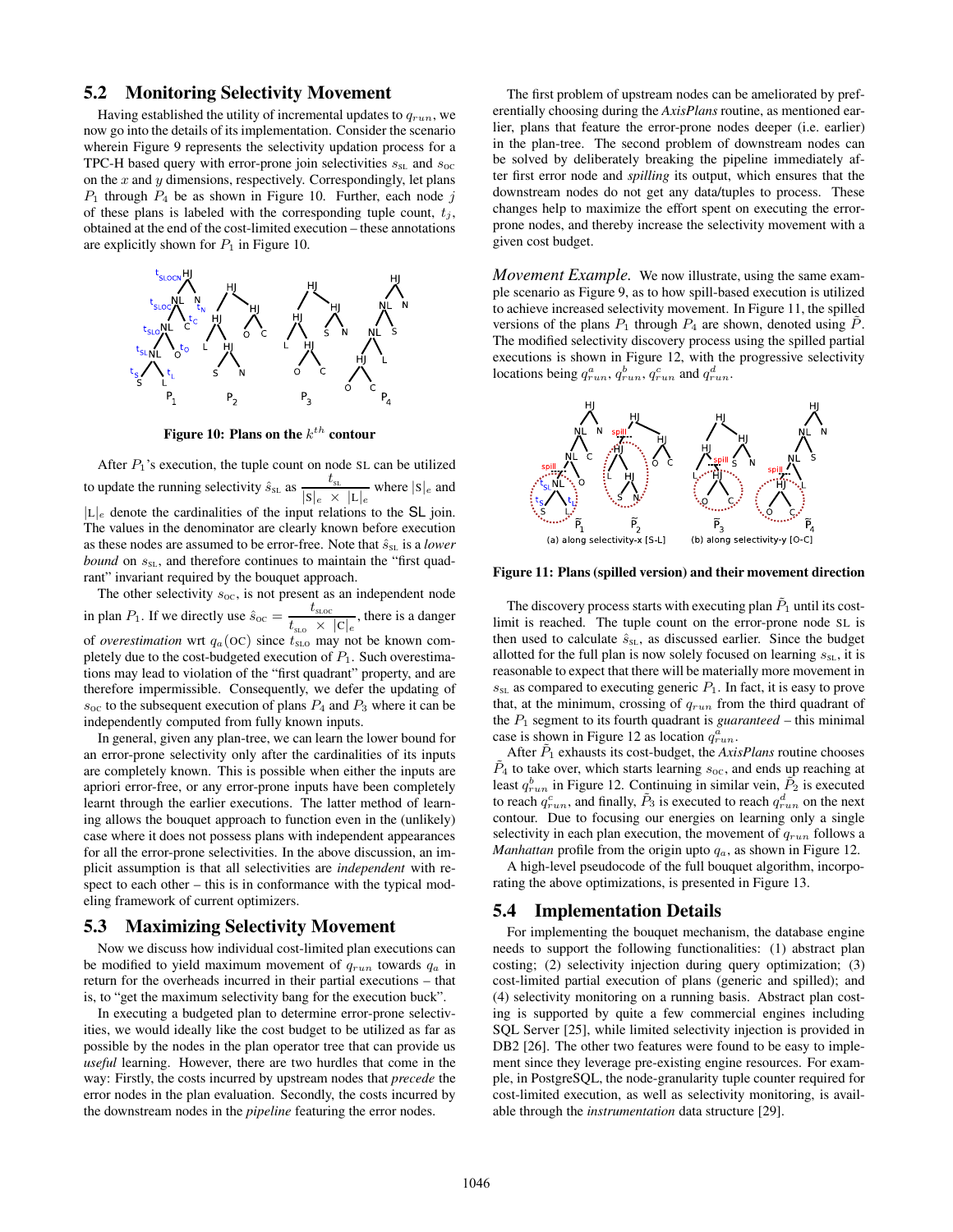

**Figure 12: Maximizing Selectivity Movement**



**Figure 13: Optimized Bouquet algorithm**

## **5.5 Summary of Features**

We complete this discussion of the mechanics of the bouquet approach with a synopsis of its distinctive features: (a) Compile-time estimation is completely eschewed for error-prone selectivities; (b) Plan switch decisions are triggered by predefined isocost contours (in contrast to dynamic criteria of [17, 18]); (c) Plan switch choices are restricted to an anorexic set of precomputed POSP plans; (d) AVI assumptions on intra-relational predicates are dispensed with since selectivities are explicitly monitored; (e) A first-quadrant invariant between the actual selectivity and the running selectivity is maintained, supporting monotonic progress towards the objective.

## **6. EXPERIMENTAL EVALUATION**

We now turn our attention towards profiling the performance of the bouquet approach on a variety of complex OLAP queries, using the MSO, ASO and MH metrics enumerated in Section 2. As a precursor to these run-time metrics, we also discuss the overheads incurred by the bouquet algorithm in the compile-time phase.

*Database Environment.* The test queries (full descriptions in [12]) are chosen from the TPC-H and TPC-DS benchmarks to cover a spectrum of join-graph geometries, including *chain*, *star*, *branch*, etc. with the number of base relations ranging from 4 to 8. The number of error-prone selectivities range from 3 to 5 in these queries, all corresponding to join-selectivity errors, for making challenging multi-dimensional ESS spaces. We experiment with the TPC-H and TPC-DS databases at their default sizes of 1GB and 100GB, respectively, as well as larger scaled versions. Finally, the physical schema has indexes on all columns featuring in the queries, thereby maximizing the cost gradient  $\frac{C_{max}}{C_{min}}$  and creating "hard-nut" environments for achieving robustness.

The summary query workload specifications are given in Table 2 – the naming nomenclature for the queries is  $xD \,y$  Qz, where x specifies the number of dimensions, y the benchmark (H or DS), and z the query number in the benchmark. So, for example, 3D\_H\_Q5 indicates a three-dimensional error selectivity space on Query 5 of the TPC-H benchmark.

| Query     | Join-graph    | $C_{max}$ | Query      | Join-graph    | $\dot{m}$ ax |
|-----------|---------------|-----------|------------|---------------|--------------|
|           | (# relations) | $C_{min}$ |            | (# relations) | $C_{min}$    |
| 3D H O5   | chain(6)      | 16        | 3D DS 096  | star(4)       | 185          |
| 3D H O7   | chain(6)      |           | 4D DS 07   | star(5)       | 283          |
| 4D H 08   | branch(8)     | 28        | 5D DS 019  | branch(6)     | 183          |
| 5D H O7   | chain(6)      | 50        | 4D DS 026  | star(5)       | 341          |
| 3D DS 015 | chain(4)      | 668       | 4D.<br>O91 | branch(7)     | 149          |

**Table 2: Query workload specifications**

*System Environment.* For the most part, the database engine used in our experiments is a modified version of PostgreSQL 8.4 [28], incorporating the changes outlined in Section 5.4. We also present sample results from a popular commercial optimizer. The hardware platform is a vanilla Sun Ultra 24 workstation with 8 GB memory and 1.2 TB of hard disk.

In the remainder of this section, we compare the bouquet algorithm (with anorexic parameter  $\lambda = 20\%$ ) against the native PostgreSQL optimizer, and the SEER robust plan selection algorithm [14]. SEER uses a mathematical model of plan cost behavior in conjunction with anorexic reduction to provide replacement plans that, at all locations in ESS, either improve on the native optimizer's performance, or are worse by at most the  $\lambda$  factor – it is therefore expected to perform better than the native optimizer on our metrics. It is important to note here that, in the SEER framework, the comparative yardstick is Poe, the optimal plan at the *estimated* location, whereas in our work, the comparison is with  $P_{oa}$ , the optimal plan at the *actual* location.<sup>1</sup>

For ease of exposition, we will hereafter refer to the bouquet algorithm, the native optimizer, and the SEER algorithm as **BOU**, **NAT** and **SEER**, respectively, in presenting the results.

## **6.1 Compile-time Overheads**

The computationally expensive aspect of BOU's compile-time phase is the identification of the POSP set of plans in ESS. For this task, we use the contour-focused approach described in Section 4, which ignores most of the space lying between contours. In all of our queries, the number of contours was no more than 10. Therefore, the contour-POSP was generated within a *few hours* even for 5D scenarios on our generic workstation, which appears a feasible investment for canned queries. Moreover, as described in Section 4.2, these overheads could be brought down to a few minutes, thanks to the inherent parallelism in the task.

#### **6.2 Worst-case Performance (MSO)**

In Figure 14, the MSO performance is profiled, on a log scale, for a set of 10 representative queries submitted to NAT, SEER and BOU. The first point to note is that NAT is *not* inherently robust – to the contrary, its MSO is huge, ranging from around  $10<sup>3</sup>$  to  $10<sup>7</sup>$ . Secondly, SEER also does not provide any material improvement on NAT – this may seem paradoxical at first glance, but is only to be expected once we realize that not *all* the highly suboptimal  $(q_e, q_a)$  combinations in NAT were necessarily helped in

<sup>1</sup> Purely heuristic-based reoptimization techniques, such as POP [18] and Rio [4], are not included in the evaluation suite since their performance could be arbitrarily poor with regard to both  $P_{oe}$ and  $\bar{P}_{oa}$ , as explained in [12].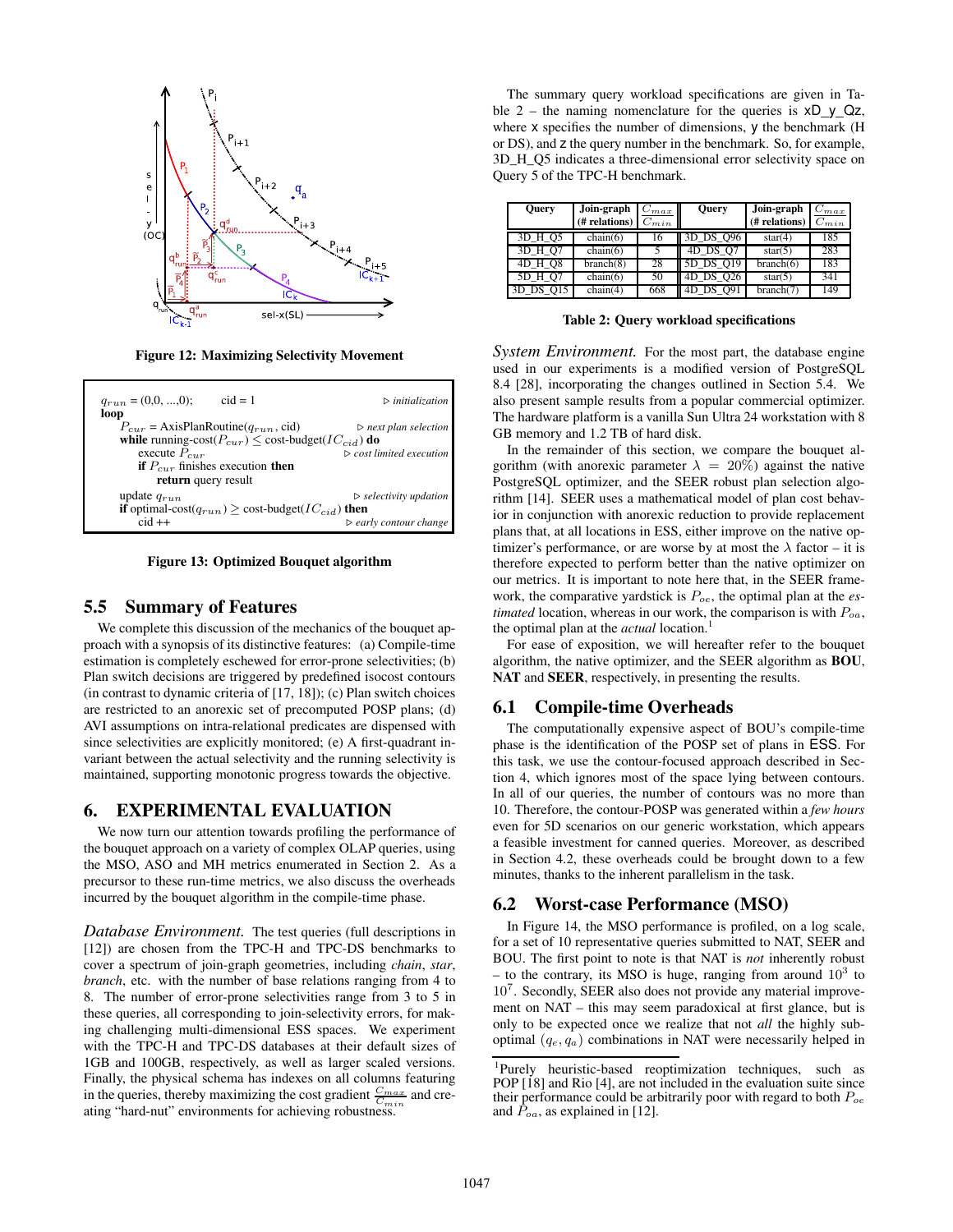the SEER framework. Finally, and in marked contrast, BOU provides *orders of magnitude* improvements over NAT and SEER – as a case in point, for 5D\_DS\_Q19, BOU drives MSO down from  $10<sup>6</sup>$  to around just 10. In fact, even in absolute terms, it consistently provides an MSO of *less than ten* across all the queries.



**Figure 14: MSO Performance (log-scale)**

#### **6.3 Average-case Performance (ASO)**

At first glance, it may be surmised that BOU's dramatic improvement in worst-case behavior is purchased through a corresponding deterioration of average-case performance. To quantitatively demonstrate that this is not so, we evaluate ASO for NAT, SEER and BOU in Figure 15, again on a log scale. We see here that for some queries (e.g. 3D\_DS\_Q15), ASO of BOU is much better than that of NAT, while for the remainder (e.g. 4D\_H\_Q8) the performance is comparable. Even more gratifyingly, the ASO in absolute terms is typically less than 4 for BOU. On the other hand, SEER's performance is again similar to that of NAT – this is an outcome of the high dimensionality of the error space which makes it extremely difficult to find universally safe replacements that are also substantively beneficial.



**Figure 15: ASO Performance (log-scale)**

### **6.4 Spatial Distribution of Robustness**

We now profile for a sample query, namely 5D DS Q19, the percentage of locations for which BOU has a specific range of improvement over NAT. That is, the *spatial distribution* of enhanced robustness,  $\frac{SubOpt_{worst}(q_a)}{SubOpt(*, q_a)}$ . . This statistic is shown in Figure 16, where we find that for the vast majority of locations (close to 90%), BOU provides *two or more orders of magnitude improvement* with respect to NAT. SEER, on the other hand, provides significant improvement over NAT for specific  $(q_e, q_a)$  combinations, but may not materially help the *worst-case* instance for each  $q_a$ . Therefore, we find that its robustness enhancement is less than 10 at all locations in the ESS.

#### **6.5 Adverse Impact of Bouquet (MH)**

Thus far, we have presented the improvements due to BOU. However, as highlighted in Section 2, there may be *individual*  $q_a$ 



**Figure 16: Distribution of enhanced Robustness (5D\_DS\_Q19)**

locations where BOU performs poorer than NAT's worst-case, i.e.  $SubOpt(*, q_a) > SubOpt<sub>worst</sub>(q_a)$ . This aspect is quantified in Figure 17 where the maximum harm is shown (on a linear scale) for our query test suite. We observe that BOU may be upto a factor of 4 worse than NAT. Moreover, SEER steals a march over BOU since it *guarantees* that MH never exceeds  $\lambda$  (= 0.2). However, the important point to note is that the percentage of locations for which harm is incurred by BOU is less than 1% of the space. Therefore, from an overall perspective, the likelihood of BOU adversely impacting performance is rare, and even in these few cases the harm is limited  $(\leq MSO-1)$ , especially when viewed against the order of magnitude improvements achieved in the beneficial scenarios.



**Figure 17: MaxHarm performance**

## **6.6 Plan Cardinalities**



**Figure 18: Plan Cardinalities (log-scale)**

The plan cardinalities of NAT, SEER and BOU are shown on a log-scale in Figure 18. We observe here that although the original POSP cardinality may be in the several tens or hundreds, the number of plans in SEER is orders of magnitude lower, and those retained in BOU is even smaller – only around 10 or fewer, even for the 5D queries. This is primarily due to the initial anorexic reduction and the subsequent confinement to plan contours. The important implication of these statistics is that the bouquet size is, to the first degree of approximation, effectively *independent of the dimensionality and complexity of the error space*.

### **6.7 Query Execution Times (TPC-H)**

To verify that the promised benefits of BOU are actually delivered at run-time, we also carried out experiments wherein query response times were explicitly measured for NAT and BOU. For this purpose, we crafted query instance 2D H Q8a (details in [12]), whose  $q_a$  was (33.7%, 45.6%), but NAT erroneously estimated the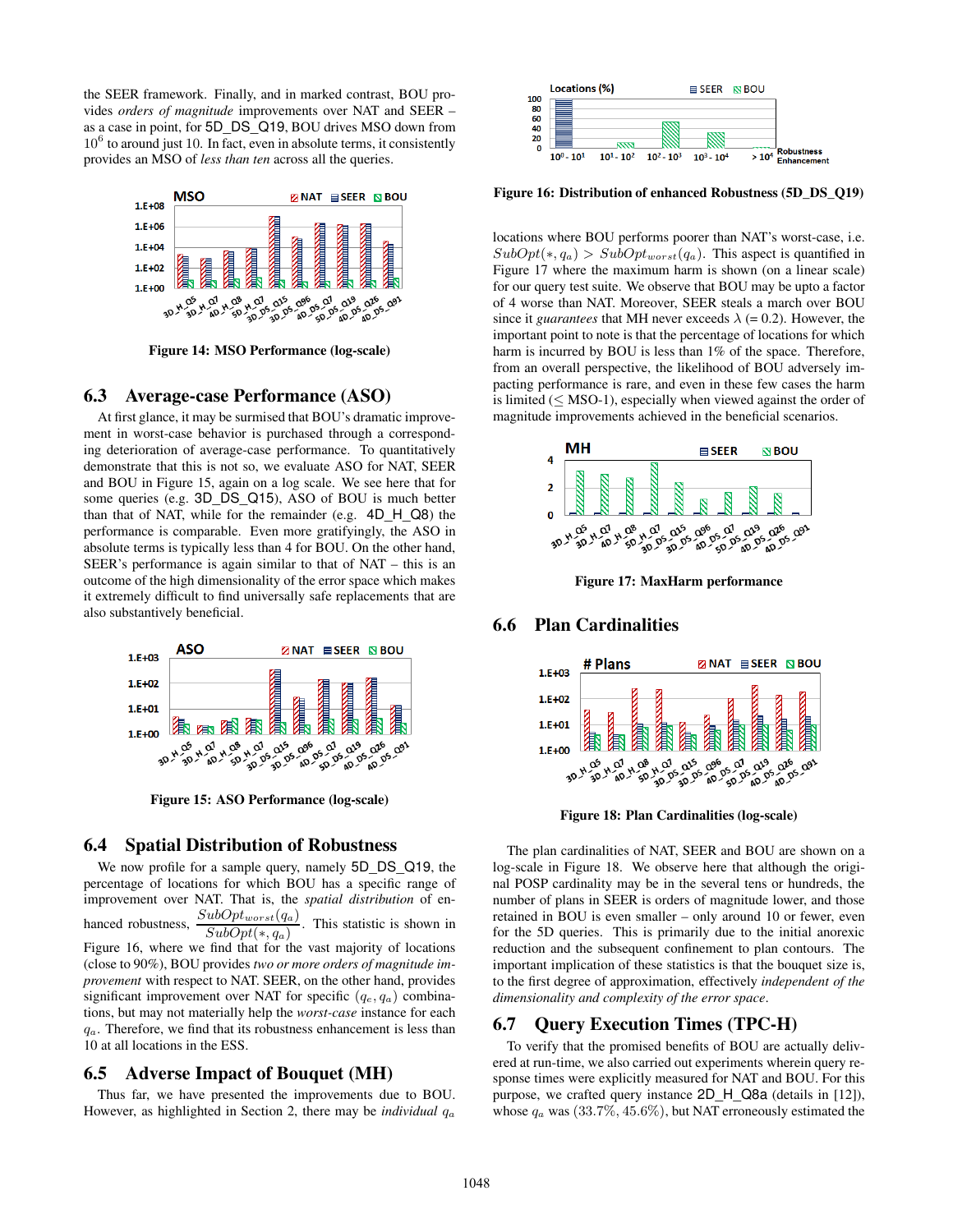location to be  $q_e = (3.8\%, 0.02\%)$  due to incorrect AVI assumptions.<sup>2</sup> As a result, the plan chosen by NAT took almost *580 seconds* to complete, whereas the optimal plan at  $q_a$  finished in merely 16 seconds, i.e SubOpt( $q_e, q_a$ )  $\approx$  36.

When BOU was invoked on the same 2D H Q8a query, it identified 6 bouquet plans spread across 7 isocost contours, resulting in an MSO bound of less than 20 (Equation 8). Subsequently, basic BOU produced the query result in about 117 seconds, involving 18 partial executions to cross 5 contours before the final full execution. Moreover, optimized BOU further brought the running time down to less than 70 seconds, using only 11 partial executions.

The isocost-contour-wise breakups of both basic and optimized BOU are given in Table 3, along with a comparative summary of their performance. Overall, the sub-optimality of optimized BOU is  $\approx$  4, almost an order of magnitude lower than that of NAT  $(\approx 36)$ . Note that the intended doubling of execution times across contours does not fully hold in Table 3 – this is an artifact of the imperfections in the underlying cost model of the PostgreSQL optimizer, compounded by our not having tuned this default model.

| <b>Contour</b><br>ID       | Avg Plan<br><b>Exec. Time</b><br>(in sec) | # Exec.<br>(Basic<br>BOU) | Time(sec)<br>(Basic<br>BOU)    | # Exec.<br>(Opt.<br><b>BOU</b> ) | Time(sec)<br>(Opt.<br>BOU) |  |  |
|----------------------------|-------------------------------------------|---------------------------|--------------------------------|----------------------------------|----------------------------|--|--|
|                            | 0.6                                       | 2                         | 1.2                            | 2                                | 1.2                        |  |  |
| $\overline{c}$             | 3.1                                       | 4                         | 12.4                           | 2                                | 6.2                        |  |  |
| 3                          | 4.8                                       | 4                         | 19.2                           | 3                                | 14.4                       |  |  |
| 4                          | 6.2                                       | 5                         | 31.0                           | 3                                | 18.6                       |  |  |
| 5                          | 12.2                                      | 3                         | 36.6                           |                                  | 12.2                       |  |  |
| 6                          | 16.1                                      |                           | 16.1                           |                                  | 16.1                       |  |  |
| <b>Total</b>               |                                           | 19                        | 116.5                          | 12                               | 68.7                       |  |  |
|                            |                                           |                           |                                |                                  |                            |  |  |
| <b>Performance Summary</b> |                                           | <b>NAT</b>                | Basic BOU   Opt. BOU   Optimal |                                  |                            |  |  |
| (in seconds)               |                                           | 579.4                     | 116.5                          | 68.7                             | 16.1                       |  |  |

**Table 3: Bouquet execution for** 2D\_H\_Q8a

## **6.8 Commercial Database Engine**

All the results presented thus far were obtained on our instrumented PostgreSQL engine. We now present sample evaluations on a popular commercial engine, hereafter referred to as COM. Since COM's API does not directly support injection of selectivities, we constructed queries 3D\_H\_Q5b and 4D\_H\_Q8b (details in [12]), wherein all error dimensions correspond to selection predicates on the base relations – the selectivities on such dimensions can be indirectly set up through changing only the constants in the query. The database and system environment remained identical to that of the PostgreSQL experiments.

Focusing on the performance aspects, shown in Figure 19, we find that here also large values of MSO and ASO are obtained for NAT and SEER. Further, BOU continues to provide substantial improvements on these metrics with a small sized bouquet. Again, the robustness enhancement is at least an order of magnitude for more than 90% of the query locations, without incurring any harm at the remaining locations ( $MH < 0$ ). These results imply that our earlier observations are not artifacts of a specific engine.

## **7. RELATED WORK**

A rich body of literature is available pertaining to selectivity estimation issues [11]. We start with the overview of the closely related techniques which can be collectively termed as *plan-switching approaches*, as they involve run-time switching among complete query plans. At first glance, our bouquet approach, with its partial

 $2$ We explicitly verified that there were no estimation errors in the remaining selectivity dimensions of the query.



**Figure 19: Commercial Engine Performance (log-scale)**

execution of multiple plans, may appear very similar to run-time re-optimization techniques such as POP [18] and Rio [4]. However, there are key differences: Firstly, they start with the optimizer's estimate as the initial seed, and then conduct a full-scale re-optimization if the estimate are found to be significantly in error. In contrast, we always start from the origin of the selectivity space, and directly choose plans from the bouquet for execution without invoking the optimizer again. A beneficial and unique side-effect of this start-from-origin approach is that it assures repeatability of the query execution strategy.

Secondly, both POP and Rio are based on heuristics and do not provide any performance bounds. In particular, POP may get stuck with a poor plan since its validity ranges are defined using structure-equivalent plans only. Similarly, Rio's sampling-based heuristics for monitoring selectivities may not work well for joinselectivities and its definition of plan robustness on the basis of performance at corners (principal diagonal) has not been justified.

Recently, a novel interleaved optimization and execution approach was proposed in [20] wherein plan fragments are selectively executed, when recommended by an error propagation framework, to guard against the fallout of estimation errors. The error framework leverages an elegant histogram construction mechanism from [19] that minimizes the multiplicative error. While this technique substantively reduces the execution overheads, it provides no guarantees as it is largely based on heuristics.

Techniques that use a single plan during the entire query execution [9, 3, 14, 19, 6] run into the basic infeasibility of a single plan to be near-optimal across the entire selectivity space. The bouquet mechanism overcomes this problem by identifying a small set of plans that collectively provide the near-optimality property. Further, it does not require any prior knowledge of the query workload or the database contents. On the other hand, the use of only one active plan (at a time) to process the data makes the bouquet algorithm dissimilar from *Routing-based approaches* wherein different data segments may be routed to different simultaneously active plans – for example, plan per tuple [2] and plan per tuple group [21].

Our technique may superficially look similar to PQO techniques, (e.g. PPQO [5]), since a set of plans are identified before execution by exploring the selectivity space. The primary difference is that these techniques are useful for saving on optimization time for query instances with known parameters and selectivities. On the other hand, our goal is to regulate the worst case performance impact when the computed selectivities are likely to be erroneous.

Further, the bouquet technique does not modify plan structures at run-time (modulo spilling directives). This is a major difference from "plan-morphing" approaches, where the execution plan may be substantially modified at run-time using custom-designed operators, e.g. *chooseplan* [10], *switch* [4], *feedback* [7].

Finally, we emphasize that our goal of minimizing the worst case performance in the presence of unbounded selectivity errors, does not coincide with any of the earlier works in this area. Previously considered objectives include (a) improved performance compared to the optimizer generated plan [4, 14, 17, 18, 20]; (b) improved av